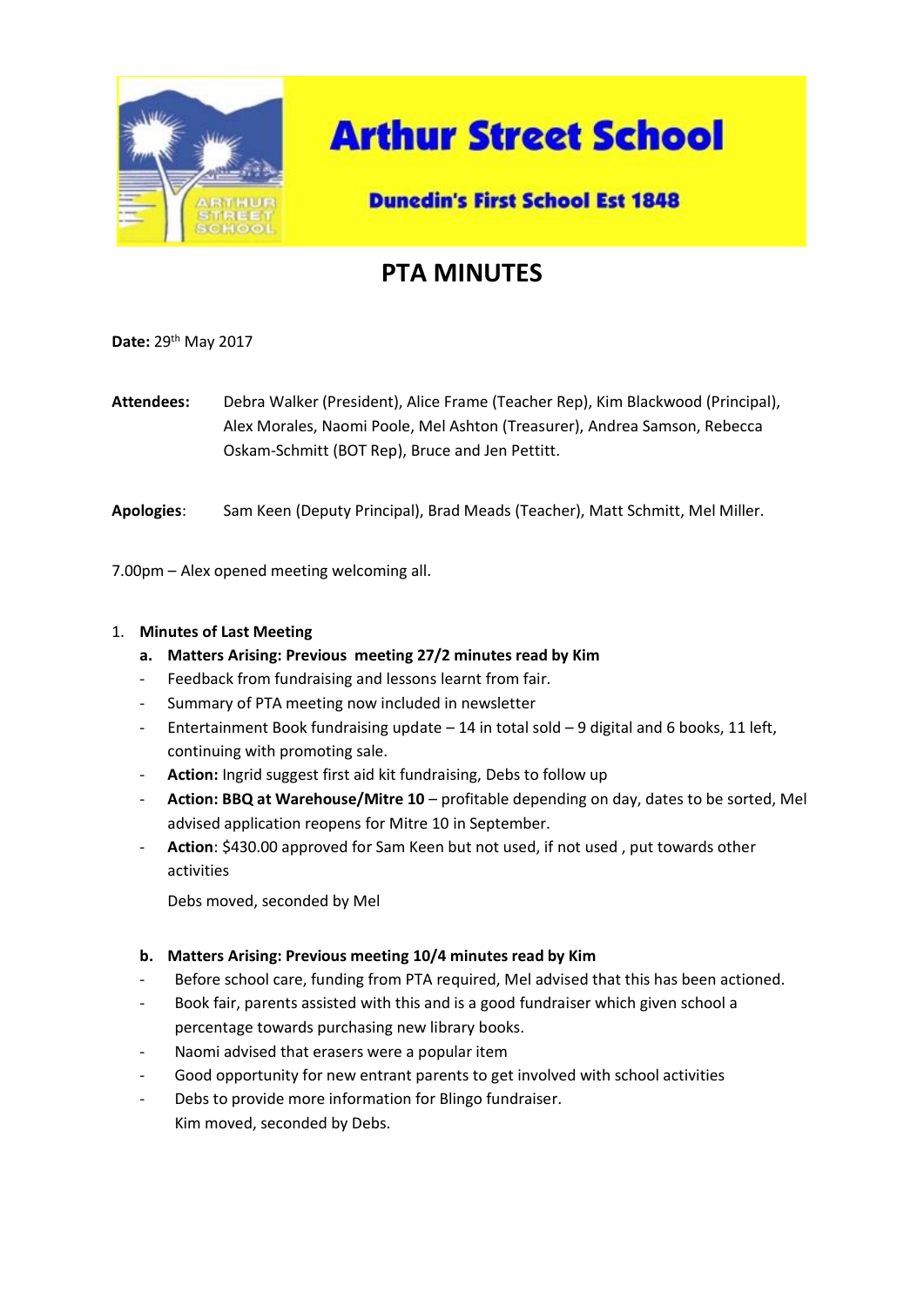#### 2. **Treasurer's report**

- Funds in account as of 29/5/17 are \$5,037.34.
- Future donations : \$1,000.00 for swimming term 4, \$1,000.00 for student council and \$430.00 not used from camp – leaving balance of \$2,607.34

#### 3. **Principal/Teachers report**

- a. **Update on BSC programme**
- At least one child every week, one family have indicated that they intend to utilise this facility at least 3 days a week.
- **Action**: Put a reminder on Facebook re BSC
- **Action**: School to send email/put on Facebook promoting availability of concession tickets to families for pre-purchasing BSC via office.
- Action: Sandwich Board by gate promoting BSC.

#### b. **Voting on Student council proposal of flying fox**

- Student council still awaiting reponse to request.
- Kim has received quote of \$753.14 GST incl from Mark Stewart from Farras to repair and reinstate flying fox. Quote from AJ Grant was for \$1,300.00. Mark advised there might be a small cost for parts but believe this is included in quote.
- Voted by all to proceed with this.
- Action: Kim to advise Student council that they still have funds of \$246.86 left.

#### 4. **Presidents report**

#### a. **Approval for portable Harddrive**

- Kim suggested using google docs for all minutes and other correspondence.
- Debs suggested setting it with school name
- **Action:** Kim to set up Gmail for google doc.

#### 5. **General Business**

#### a. **Blingo night fundraiser**

- Fundraiser to be held on 24/6
- Crazy Hair Day on 15/6 to prequel to this
- Children to donate chocolate instead of gold coin
- Coffee club will be present and Playball has volunteered services.
- Blingo from 3pm to 5pm, followed by BBQ to be run by student council.
- Funds from this to go to school directly.
- Action: Jen to get poster done and send to Kim for approval
- **Action:** Matt/Alex to vote for best crazy hair after morning tea or before lunch
- Action: Matt to get movie tickets for winners 3 categories Category 1 Yrs 1 to 3, Category 2 – Yrs 4 to 6, Category 3 – Yrs 7 and 8. Winner to receive 2 x movie tickets from Readings cinema.
- Action: Alex to coordinate this, recommend d \$200.00 set aside for tickets and associated set up costs.
- **Action:** Debs to approach business for prizes
- Action: each class to come up with a donation